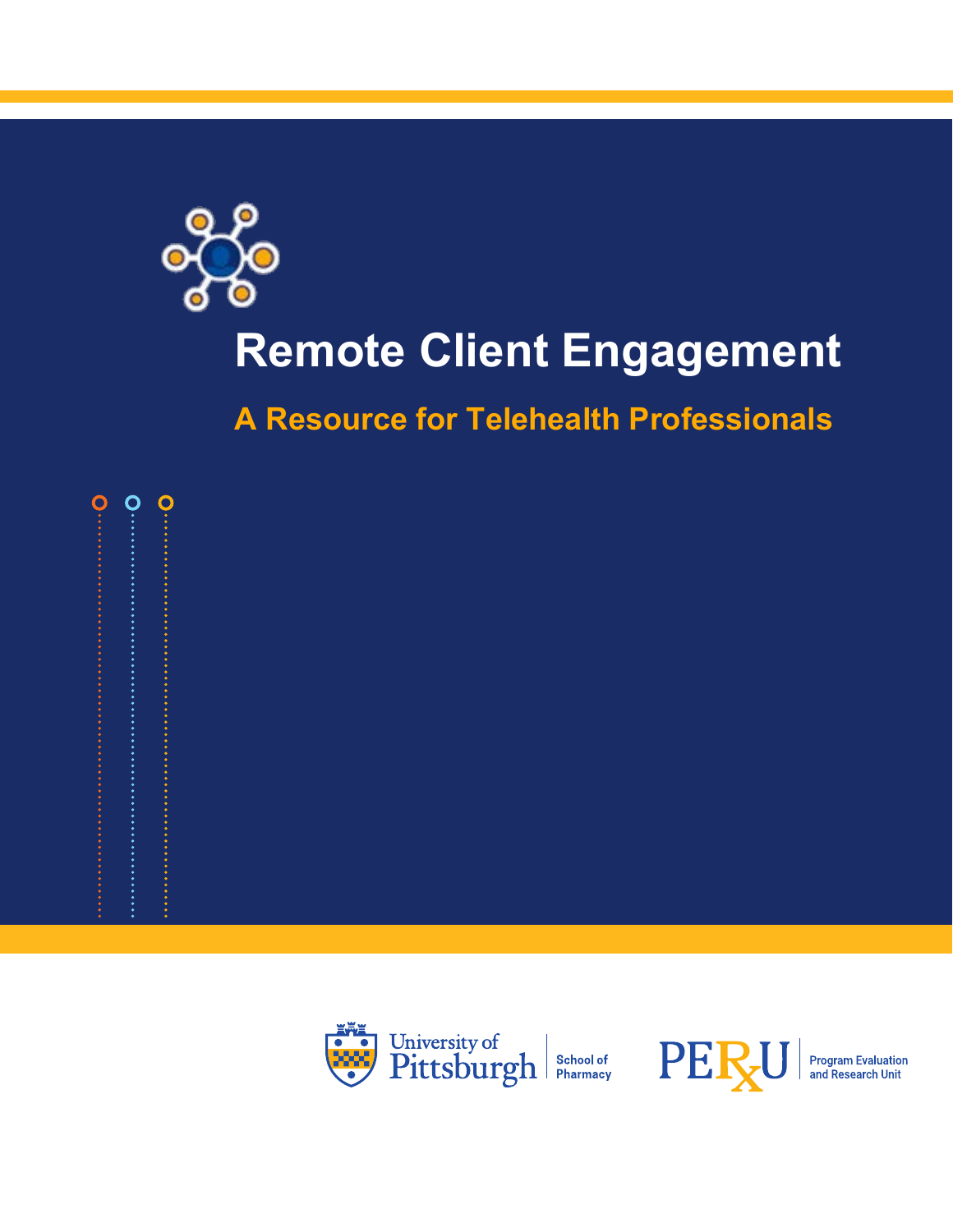# **What is Telehealth?**

**Telehealth** is an umbrella term that spans telemedicine and a variety of services, including telenursing and telepharmacy.

The American Telemedicine Association defines **telemedicine** as, "the use of medical information exchanged from one site to another via electronic communications to improve a patient's clinical health."

The utilization of telehealth options in lieu of the COVID-19 pandemic is a unique way to **engage clients virtually**. Remote work also presents challenges for client engagement. This overview provides best practices for virtual services.

#### **Setting Policies**

MCO guidelines may already exist for telehealth services. Policies and procedures should address the following topics:

- $\Omega$ Licensure
- Physician-patient relationship O
- Evaluation and treatment
- Informed consent O
- O Continuity of care
- Referrals for emergency services
- Medical records O
- $\mathbf O$ Privacy and security of patient data
- O Disclosures of online services
- Prescribing rules

All communication modes should comply with **HIPAA regulations** when used by healthcare providers to interact with patients.

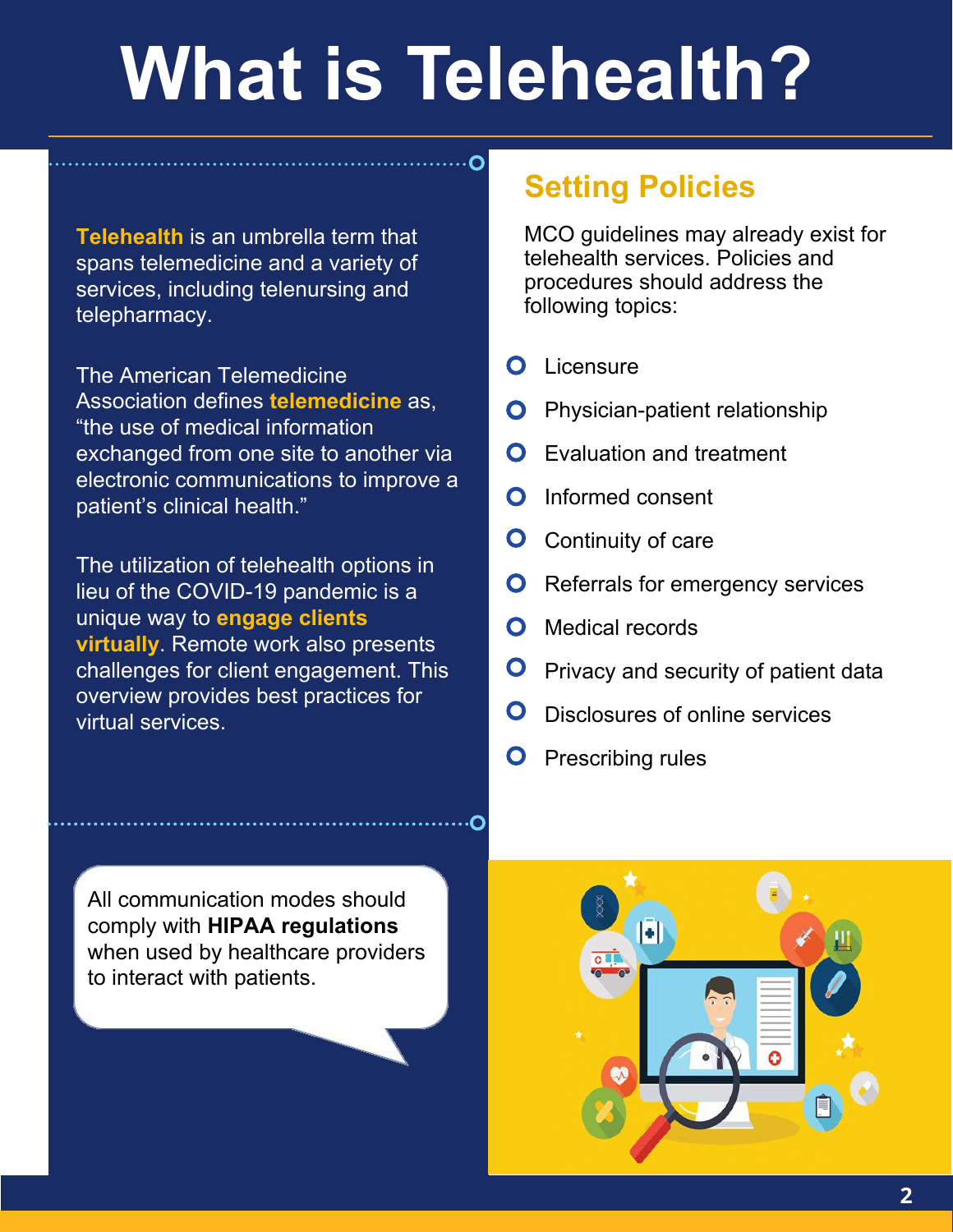# **Remote Client Engagement**

#### **Telehealth Checklist**

| C<br>í |  |
|--------|--|
|        |  |

Screen the client before starting telethealth services to be sure this is the best treatment. High-risk clients should have in-person appointments when feasible.

 $\sum_{i=1}^{n}$ 



Define client eligibility criteria and refine as necessary to ensure that telehealth services are available for all clients.



Always obtain verbal and written consent from the client.



Consider what modalities and interventions are ethically suitable to conduct virtually.

### **Patient Education**

Education **empowers patients** and enables them to understand information related to their condition, ultimately preventing potential health problems while improving their overall wellness.

During the COVID-19 pandemic, the benefits of a patient education telehealth platform include:

- o **Prevent complications** of disease and chronic condition management.
- o Foster **patient independence** and allow patients to make informed decisions with regard to their health.
- o Build a **relationship of trust** and empathy with the client that allows them to be an active participant in their ongoing telethealth care.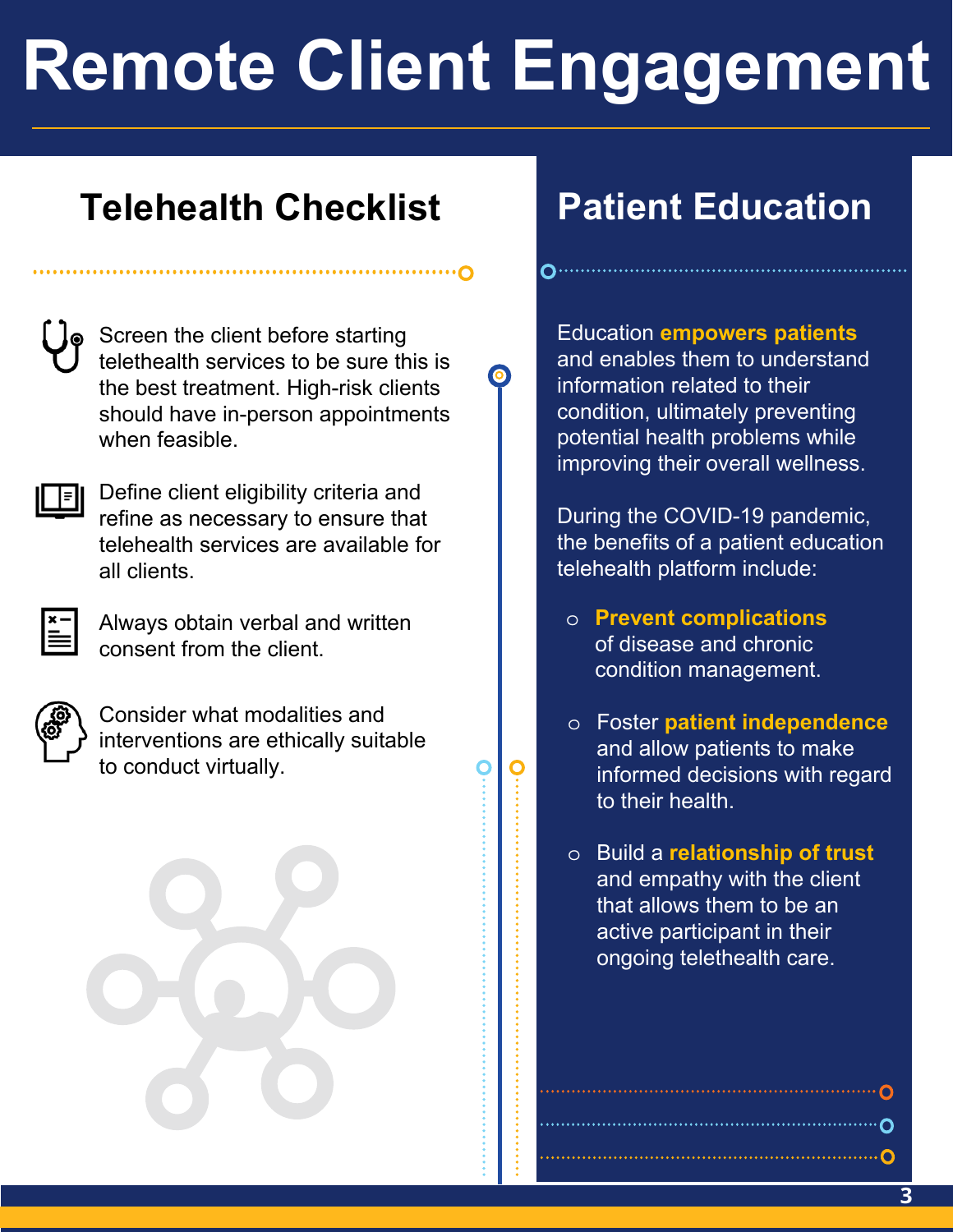### **: ]fgh5 ddc]bha Ybh**

#### o Schedule a practice session before the first meeting so the client will know what to expect.

- o Practice muting when someone walks in the room.
- o To secure privacy, close all other applications on device during the session. Remember that HIPPA rules still apply during all remote telehealth sessions.
- o Discuss ahead of time what to do if technical difficulties arise. Internet connectivity can be sporadic at times due to weather.
- o Use a mobile friendly platform for virtual services.
- o Allow time for feedback to be sure information is understood.

The more patients understand what to expect, the more likely they will reach their goals.



## <code>:c``ck!</code>i d'7 UfY



Send a reminder 24 hours before the next session.



After the session, have the client complete a satisfaction survey so you are aware of any problems.



Inform the client that follow up care is available between appointments.



O

Allay any concerns by telling the client it may take a few sessions to get used to this new format.

End the session on a positive note by affirming the success of the process and the value of the client relationship.